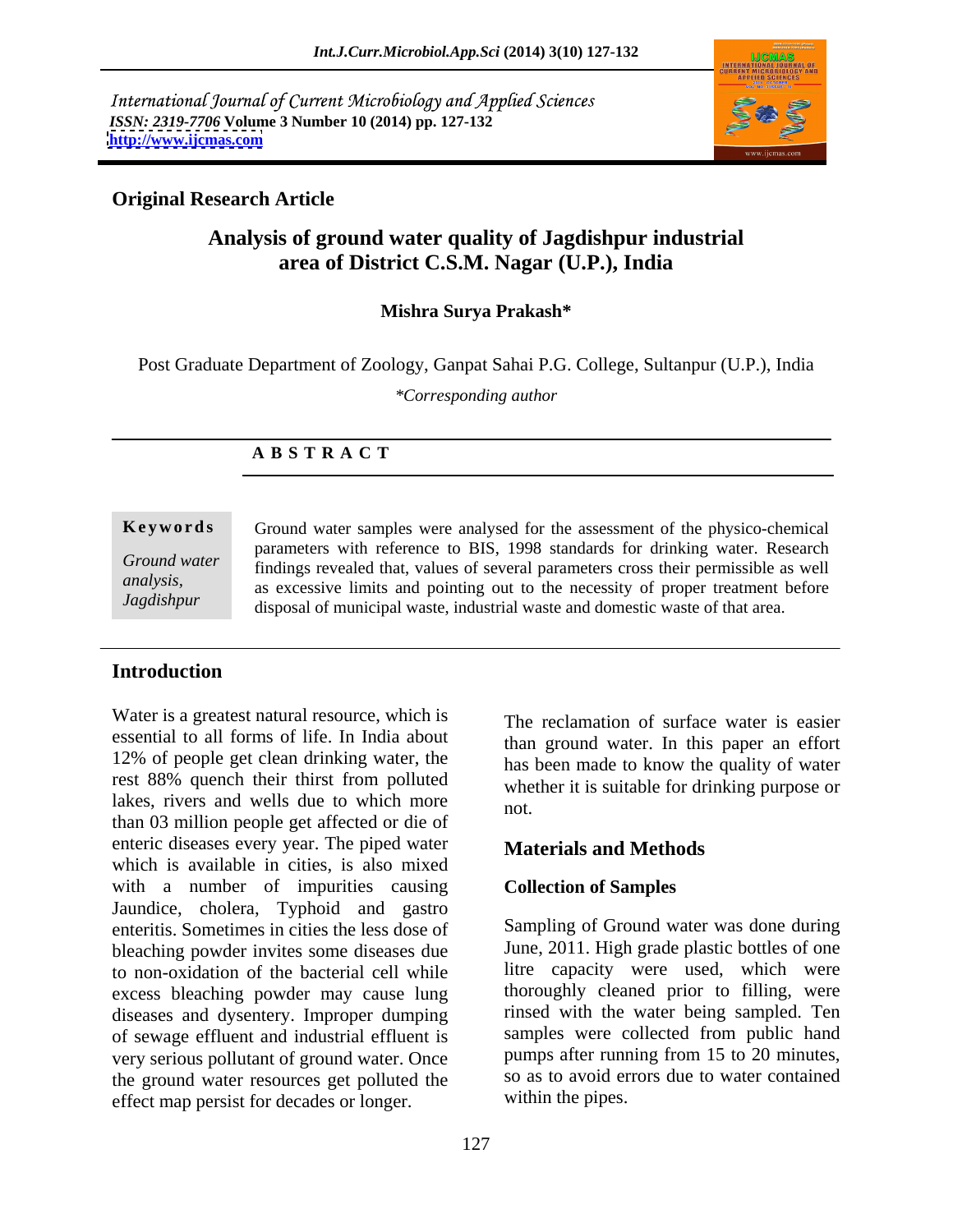The analysis of water done using procedure to 1836  $\mu$ mhos/cm. It also shows that all the of standard methods (APHA, 1995) and to analyse the water samples, which are very essential to know the water quality for limit (750-2000 µmhos/cm). It is indicating drinking purpose, carried out water analysis. high mineralization in that area and also The findings of the present investigations presence of higher concentration of acid, are summerised in Table 1 and it has been base and salts in water, higher will be the made with BIS, 1998 drinking water standards Table 2 which provides

The total of Ten numbers of water-samples were taken from different locations of Jagdishpur industrial area. Three samples were taken from residential area,  $(S_1, S_2, S_3)$  $S_3$ ), three samples were taken from market area  $(S_4, S_5$  and  $S_6)$  and two each from area  $(S_4, S_5 \text{ and } S_6)$  and two each from lincreased IDS of water. agricultural fields  $(S_7 \text{ and } S_8)$  and solid waste dumping sites  $(S_9 \text{ and } S_{10})$ .

The pH value of the study area are in between 6.8 to 7.4 and is well within the permissible limits prescribed for drinking water standards. However, higher values of pH hasten the scale formation in water heating apparatus and reduce the germicidal potential of chlorine- (Mohapattra and Purohit, 2000). media. If an aquifier receives a leachate

**Analysis of Samples** The values of Electrical Conductivity of the samples were observed and recorded as 462 water samples collected for observation fall well within the desirable EC (Kataria and Jain, 1995).

comprehensive picture of physico-chemical The TDS values of the water-samples are characteristics of ground water in the study 290 to 1265 mg/l and are well within the area. desirable limits of 1000 mg/l except the The parameters like pH, Electrical sampling stations are at the solid municipal conductivity, Total dissolved solids were dumping area. Here the local municipal measured in the field at the time of sample authority adopted a common method for the collection, using water analysis kit (ELICO). disposal of solid municipal wastes by Turbidity of water samples were measured deposition on land. During percolation using Nephalometer. Total hardness, process, leachates from solid waste dumping Calcium, magnisium and Alkalinity by the sites may reach the ground water table and titrimetric method, while chloride estimation alters the quality of the water. Foster and was done by Argentometric method, Hirata, 1988, also concluded that the amount sulphate and phosphate by of dissolved solids increase with depth and Spectrophotometric method (APHA, 1995). with the time and distance of the water has **Results and Discussion** area of land used for the deposition of sample number  $S_9$  and  $S_{10}$ . These two traveled in the ground. Landfills can be any mainly solid wastes and they constituted important potential sources of ground water pollution (Everett, 1980). Olaniya and Saxena (1977) also reported ground water pollution from refuse leaches in the vicinity of dumping sites detectable through increased TDS of water.

> In the present study the values of Turbidity varies from 1.8 to 38.4 NTU. Here all water samples are well within the desirable limits except for the samples  $S_9$  and  $S_{10}$  which are highly turbid indicating leaching down of suspended colloidal particles in the ground water due to the improper dumping of wastes in that site. Generally ground water is less turbid since sand is a good filtering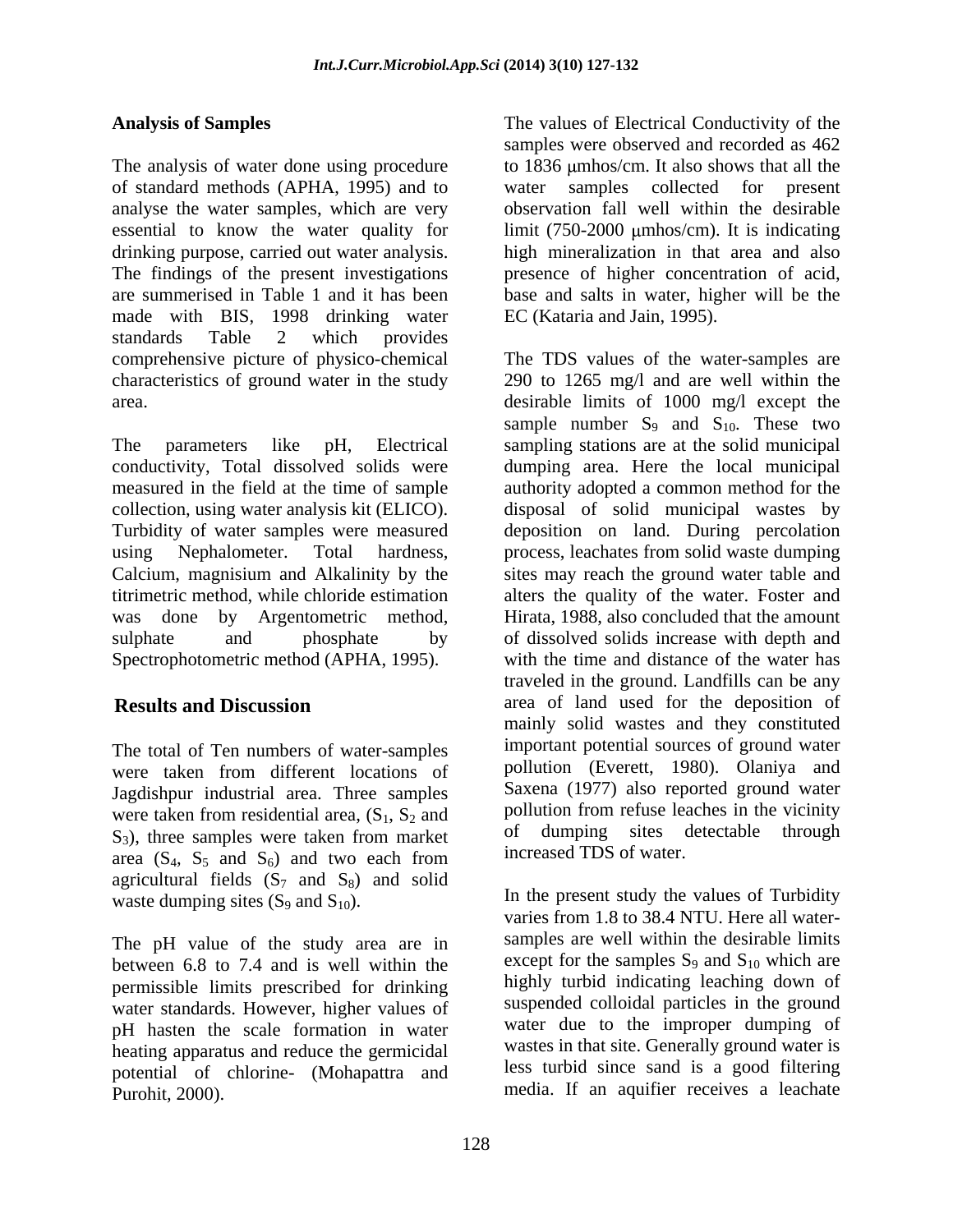increasing turbidity in ground water (Knight,

The values of Hardness varies from 290-872 dumping sites. mg/l, only 4 samples  $(S_1, S_2, S_3 \text{ and } S_4)$  were found to be well within the excessive limit and rest all samples cross their excessive 29.6-140.6 mg/l and it shows the all samples are well within the desirable limit prescribed for drinking water quality standards. The values of Magnesium ranges between 34.5- 172.2 mg/l, and are well within the desirable limit of 150 mg/l except the samples  $S_1$  and

magnisum contents are may be due to the ground water of the region presenting the low natutral quality, in other words depth of the wells and the nature of the geological materials with which the ground water comes in contact may influences the quality of organic substances in the soil. However,<br>of water The ground water elementry is geological, hydrological and of water. The ground water chemistry is geological, hydrological and geomorphological characteristics shows controlled by the composition of its recharge components as well as by geological and hydrological variations (Narayana and Suresh, 1989).

The hard water causes a toughening of some vegetables, notably beans and peas and in textile finishing. However, excess amount of total hardness, calcium, magnesium accounts on scale formation in boilers, pipelines, utensils and consume more detergents in washing process (Ramaswamy

limit, it is likely to produce incrustation sediment deposits, difficulties in chlorination, certain physiological effects on human systems etc.

from the domestic solid waste and industrial waste water points which may result in mg/l. Here all samples were well within the 1951).  $\qquad \qquad \text{and } S_{10}$ . These sampling stations are to be The Chloride levels are found to be 48.7-698 desirable limits except the 3 samples  $S_7$ ,  $S_9$ located on agricultural field and solid waste dumping sites.

limit. The values of Calcium varies from dumping of municipal excreta particularly  $S_6$ . Rao, 1989). The contamination of chloride in ground water is usually attributed to improper urine contain chloride in an amount about equal to the chloride consumed with food and water. Chloride in excess imparts the salty taste to water and people are not accustomed to high chloride are subjected to laxative effect (Raviprakash and Krishna Rao, 1989).

The present investigation data reveals for Sulphate values ranging between 27-185 mg/l which were well within the permissible limits for drinking water standards. Sulphate in ground water takes place the break down of organic substances in the soil. However, geological, hydrological and geomorphological characteristics remarkable variations and also the human influences. (Alexander, 1961).

The Phosphorus is also an essential elements for sustained primary productivity in the ecosystem. The form of phosphorus discussed here is Ortho-phosphate. The amount of phosphorus in natural water is very low.

and Rajaguru, 1991). **A support is a support is major sources** of agricultural runoff is major sources of The values of Alkalinity ranges between concentration is indicative of pollution. In 121-571 mg/l. All samples were found to be the present study the value of phosphate well within the desirable limit. When varies from 0.08-0.22 mg/l which were well alkalinity of water exceeds the excessive within the permissible limit for drinking Domestic wastes, industrial effluent and phosphorus in water. Hence its high water standards.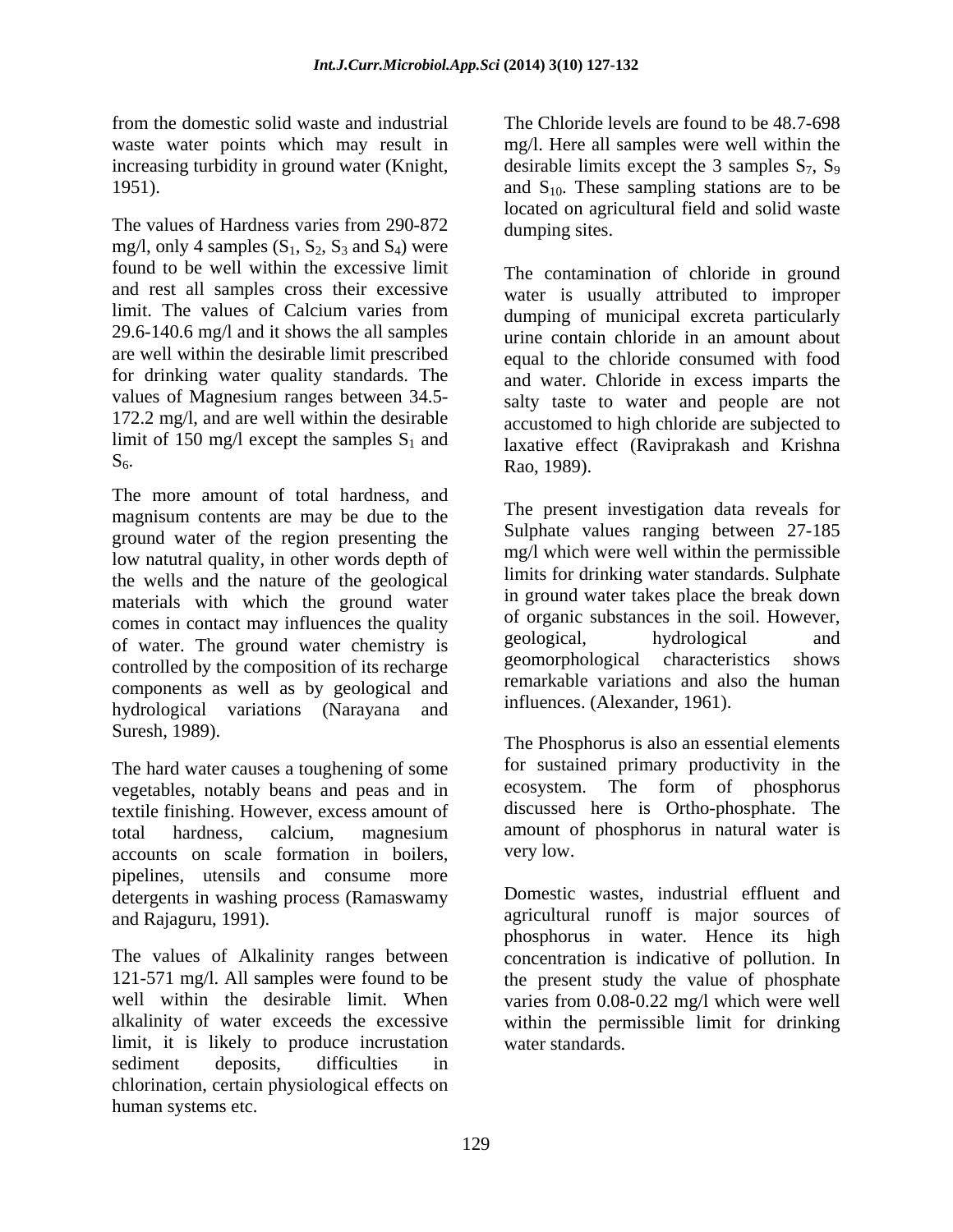### *Int.J.Curr.Microbiol.App.Sci* **(2014) 3(10) 127-132**

|                          | Physico-                     | Samples |                |              |       |                       |       |       |       |       |          |  |  |
|--------------------------|------------------------------|---------|----------------|--------------|-------|-----------------------|-------|-------|-------|-------|----------|--|--|
| S.<br>No.                | chemical<br>Parameters       |         | $\mathbf{D}_2$ | $\mathbf{v}$ |       |                       |       |       |       |       | $S_{10}$ |  |  |
|                          | pH                           | 6.8     | 7.0            | 7.2          | 7.0   | $\overline{z}$<br>1.2 | 7.0   | 7.0   | 7.2   | 7.3   | 7.4      |  |  |
| $\overline{\phantom{a}}$ | EC                           | 1240    | 830            | 462          | 480   | 1300                  | 1583  | 1168  | 1836  | 1150  | 1920     |  |  |
| <u>.</u>                 | <b>TDS</b>                   | 762     | 520            | 290          | 720   | 790                   | 960   | 760   | 715   | 1130  | 1265     |  |  |
|                          | Turbidity                    | 3.84    | 1.8            | 1.56         | 3.96  | 2.26                  | 4.21  | 10.25 | 12.8  | 38.3  | 38.4     |  |  |
|                          | <b>Total Hardness</b>        | 510     | 452            | 290          | 572   | 748                   | 790   | 640   | 872   | 785   | 825      |  |  |
|                          | $Ca^{2+}$                    | 68.9    | 50.4           | 55.1         | 29.6  | 58.4                  | 140.6 | 88.2  | 72.4  | 91.2  | 122.4    |  |  |
|                          | $Mg^{2+}$                    | 165.2   | 87.0           | 34.5         | 139.4 | 44.9                  | 172.2 | 45.6  | 124.9 | 108.2 | 125.6    |  |  |
|                          | Alkalinity                   | 351     | 560            | 292          | 121   | $1^{\circ}$<br>141    | 124   | 132   | 571   | 288   | 484      |  |  |
|                          | CI <sub>1</sub>              | 110     | 82.2           | 115          | 48.7  | $1 \angle J$          | 160   | 698   | 262   | 684   | 635      |  |  |
| 10.                      | $SO_4^2$                     | 49      | 36             | 28           | 112   | $\gamma$<br>∠         | 84.2  | 78.1  | 129   | 164   | 185      |  |  |
| 11.                      | PO <sub>4</sub> <sup>3</sup> | 0.10    | 0.16           | 0.14         | 0.15  | $0.08\,$              | 0.12  | 0.11  | 0.16  | 0.22  | 0.18     |  |  |

**Table.1** Physico-chemical characteristic data of Ground Water of Jagdishpur Industrial area of district CSM Nagar (U.P.)

All the parameters are expressed in mg/l, except pH, Electrical conductivity ( $\mu$ mhos/cm) and Turbidity (NTU).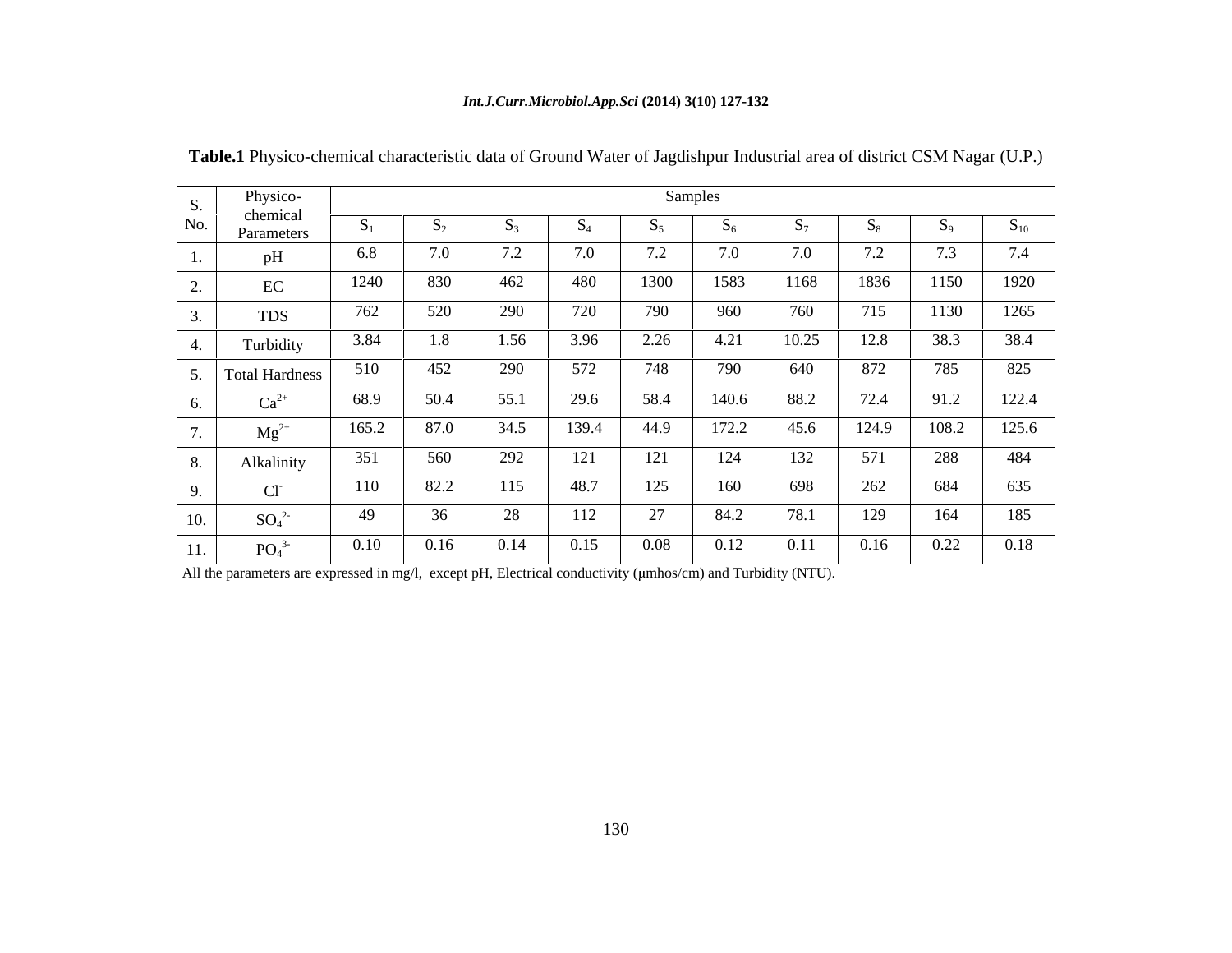### *Int.J.Curr.Microbiol.App.Sci* **(2014) 3(10) 127-132**

| S.                                  | Physico-chemical             |             | <b>BIS, 1998</b> |                | <b>Observed Values</b> |
|-------------------------------------|------------------------------|-------------|------------------|----------------|------------------------|
| No.                                 | Parameters                   |             |                  | Range          | $Mean + SD$            |
| -1.                                 | pH                           | $6.5 - 8.5$ | $< 6.5 - > 8.5$  | $6.8 - 7.4$    | $7.11 \pm 0.18$        |
| $\Omega$<br>$\mathcal{L}_{\bullet}$ | EC                           | 750         | 2000             | 462-1920       | $1196.9 \pm 503.68$    |
| 3.                                  | <b>TDS</b>                   | 500         | 1000             | 290-1265       | $791.2 \pm 70.15$      |
| 4.                                  | Turbidity                    |             | 25               | $1.8 - 38.4$   | $11.74 \pm 14.5$       |
| 5.                                  | <b>Total Hardness</b>        | 100         | 600              | 290 - 872      | $648.4 \pm 189.12$     |
| 6.                                  | $Ca^{2+}$                    | 75          | 200              | $29.6 - 140.6$ | $77.72 \pm 33.82$      |
| $\overline{a}$<br>$\cdots$          | $Mg^{2+}$                    | 50          | 150              | 34.5-172.2     | $104.75 \pm 50.10$     |
| 8.                                  | Alkalinity                   | 200         | 600              | 121-571        | $304.4 \pm 182.82$     |
| 9.                                  | $Cl^-$                       | 200         | 600              | 48.7 - 698     | $291.99 \pm 268.75$    |
| 10.                                 | $SO_4^2$                     | 200         | 400              | 27 - 185       | $89.23 \pm 56.85$      |
| 11.                                 | PO <sub>4</sub> <sup>3</sup> | 0.25        | 0.40             | $0.10 - 0.22$  | $0.14 \pm 0.04$        |

**Table.2** Comparison of Ground water quality data with drinking water standards (BIS, 1998)

 $\overline{P}$  = Permissible limit; E- Excessive limit. All parameters are expressed in mg/l except pH, EC ( $\mu$ mhos/cm) and Turbidity (NTU).